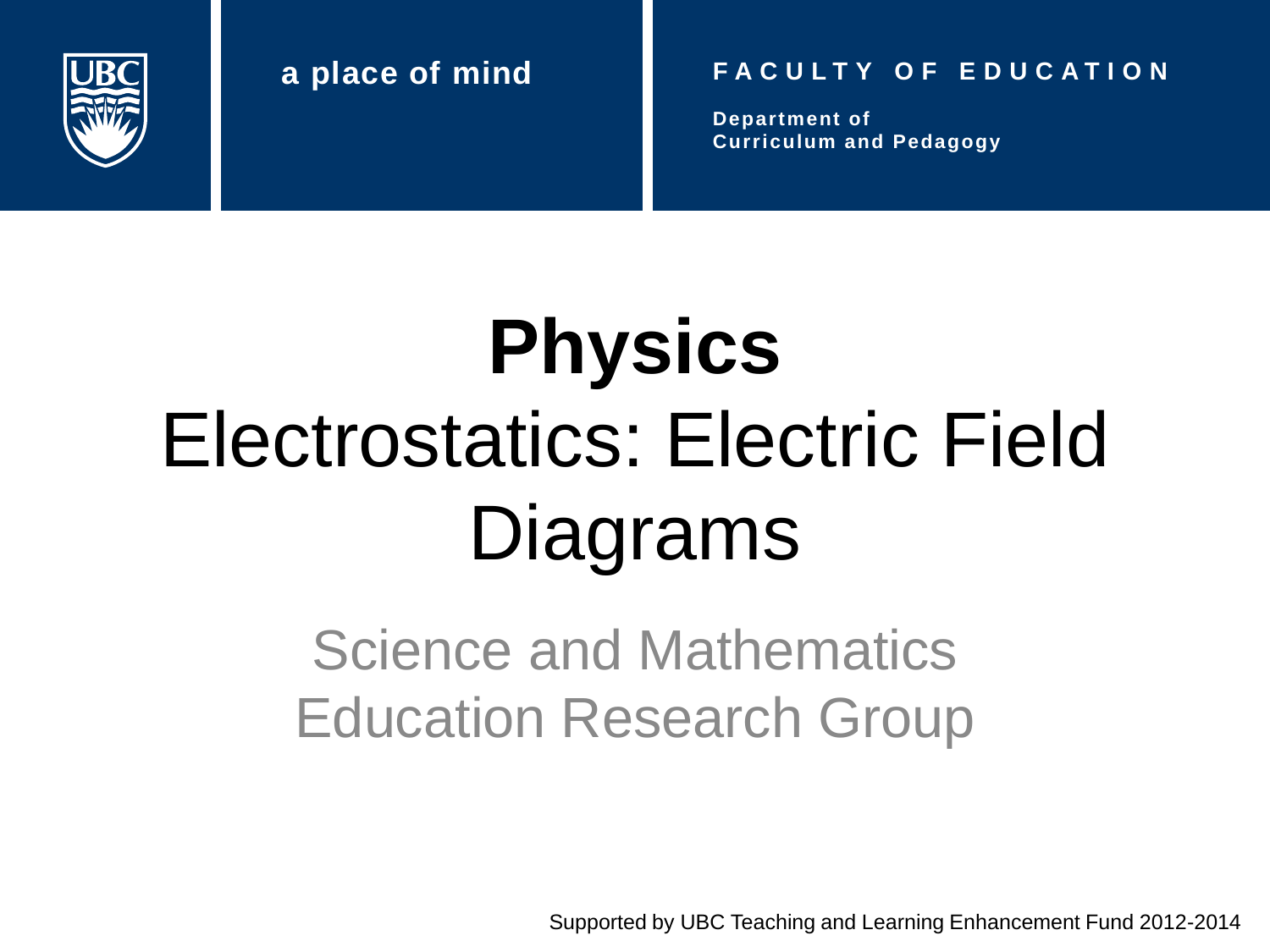### **Representations of Electric Fields**

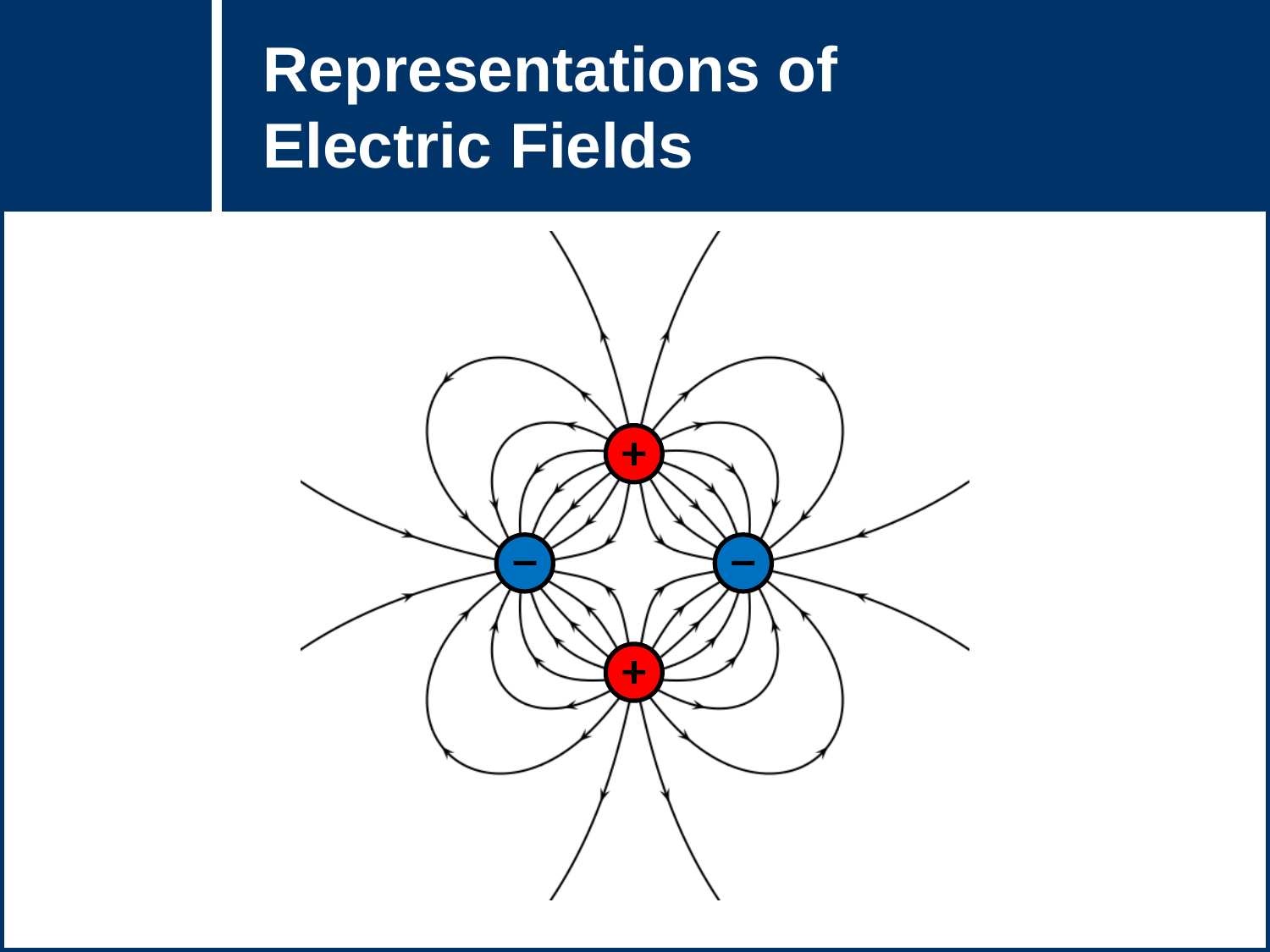### **Electric Fields**

The electric field is defined as the force per unit charge experienced by a positive test charge *q*:

| $\vec{E} = \frac{F}{\sqrt{2}}$ | (A positive test charge is used by convention, |
|--------------------------------|------------------------------------------------|
| $\boldsymbol{a}$               | instead of a negative charge)                  |

The electric field is a vector quantity with units newtons per coulomb (N/C). It is directed in the same direction as the force experienced by the small positive test charge inside the electric field.

The magnitude of the electric field created by a single charge *Q* at a distance *r* is:

$$
E = \frac{1}{q} \frac{kQq}{r^2} = \frac{kQ}{r^2}
$$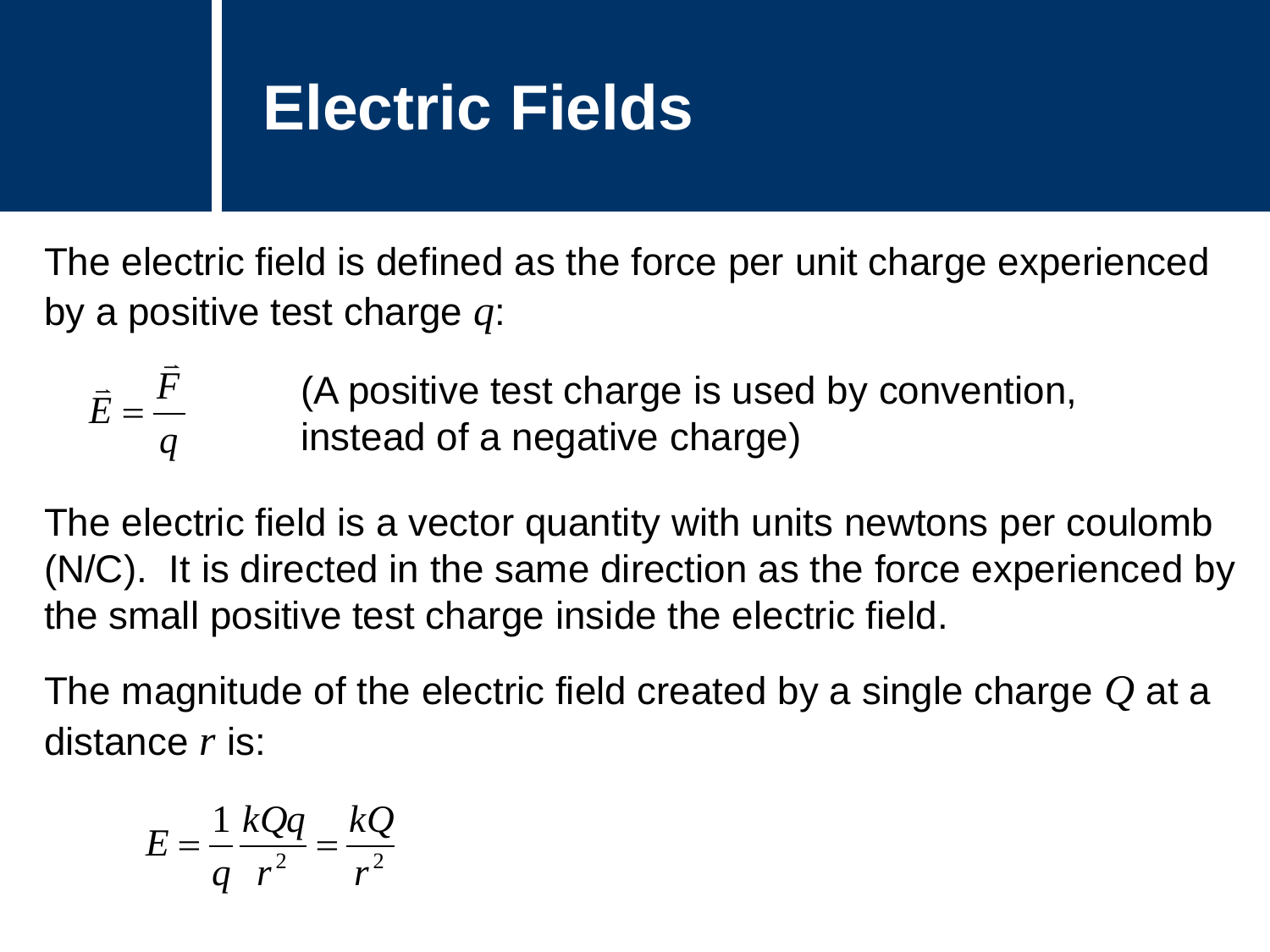### **Electric Field Diagrams I**

Which diagram best represents the electric field lines around a positive charge *Q*?

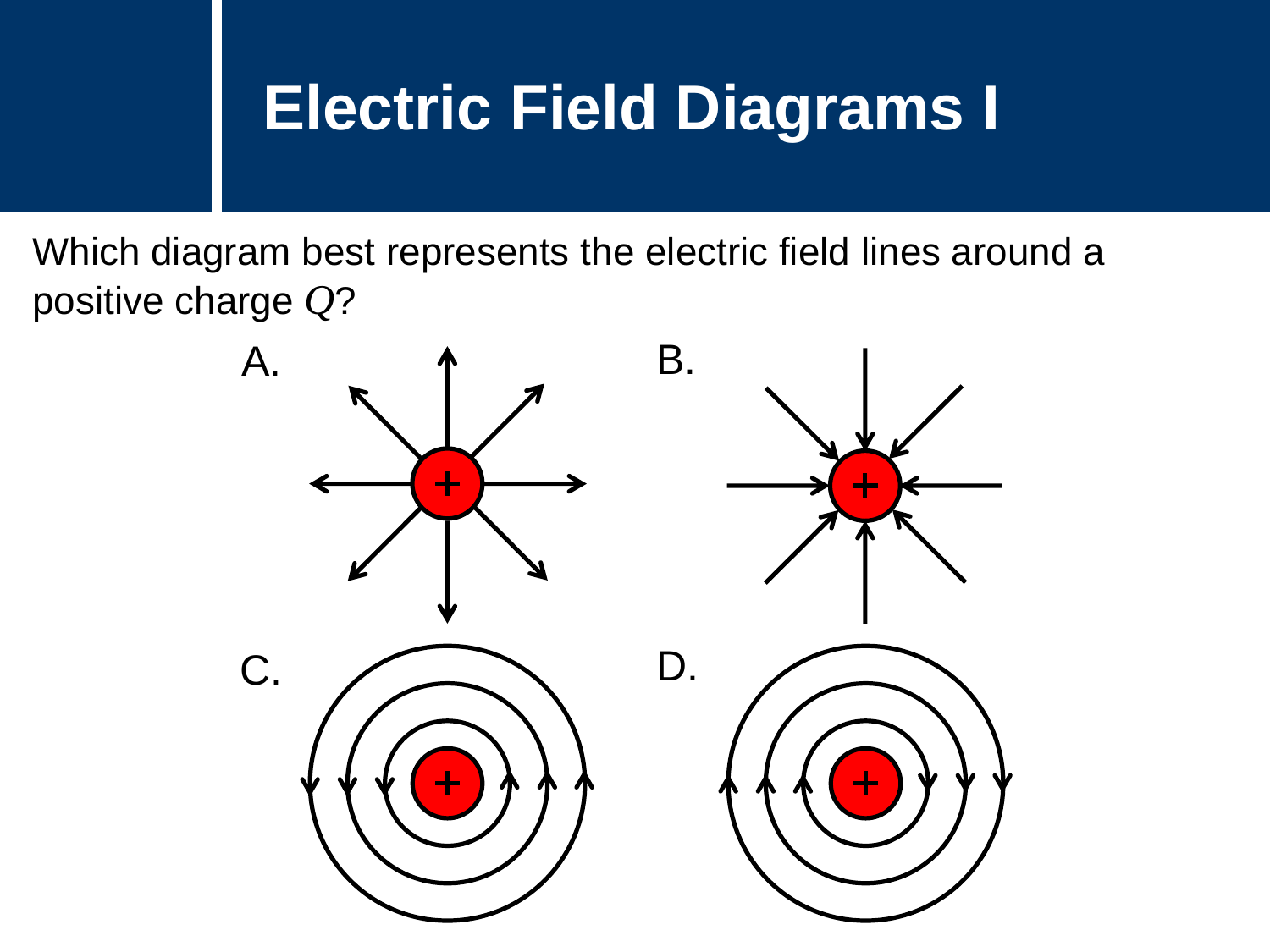#### **Answer:** A

**Justification:** A positive charge repels positive test charges, pushing them away. Since electric field lines are in the same direction as the force experienced by a positive test charge, the electric field lines will point away from the positive charge.

The magnitude of each electric field is given by:  $E = \frac{1}{q} = \frac{R}{r^2}$ *kQ q F*  $E = \frac{I}{I}$ 

The farther away from the charge Q, the weaker the electric field. Therefore, the vectors describing the electric field should be longer closer to Q, and shorter farther away from Q.

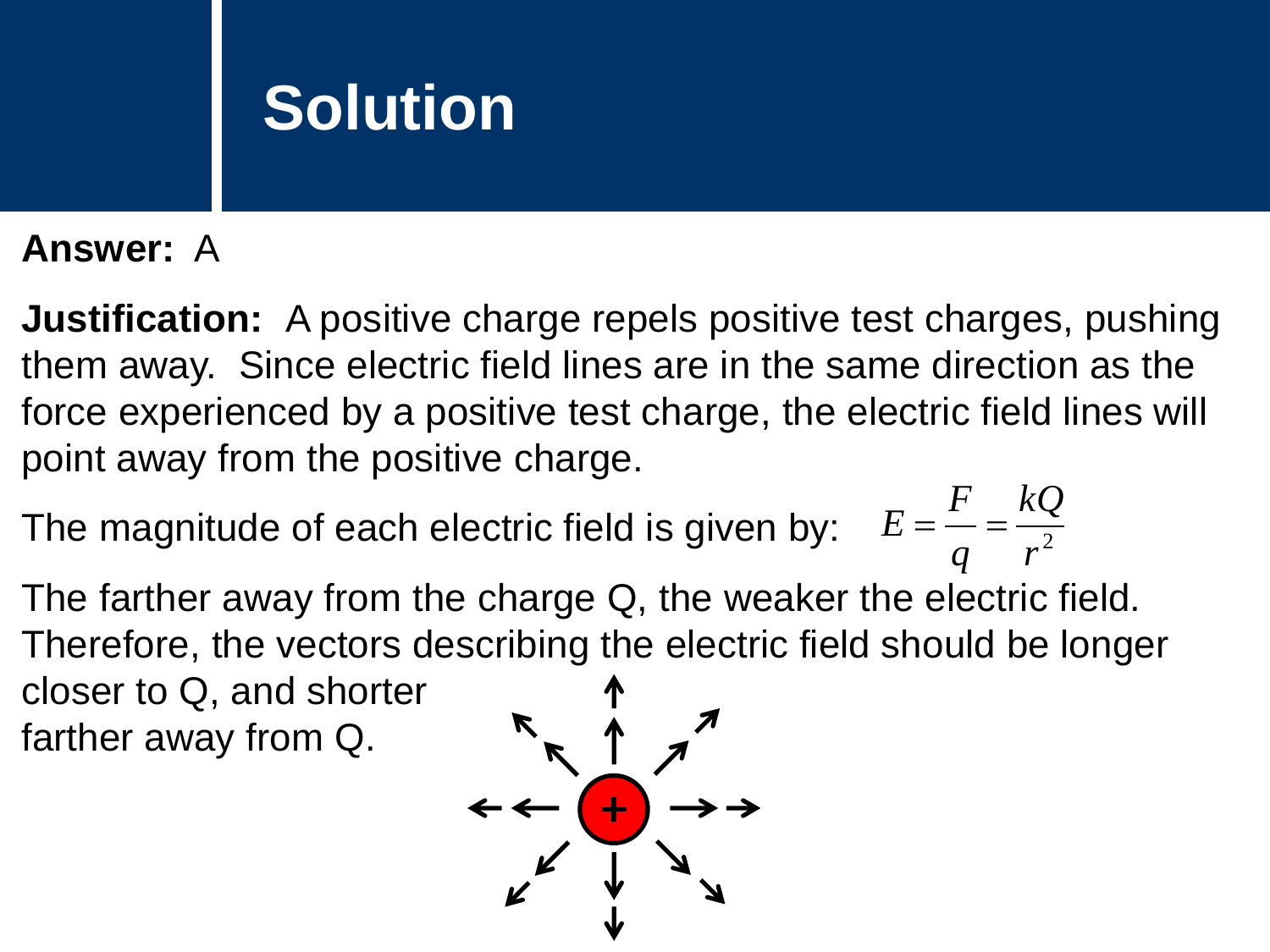### **Electric Field Diagrams II**

Which diagram represents the electric field created by two equal negative charges along the line connecting the two charges?

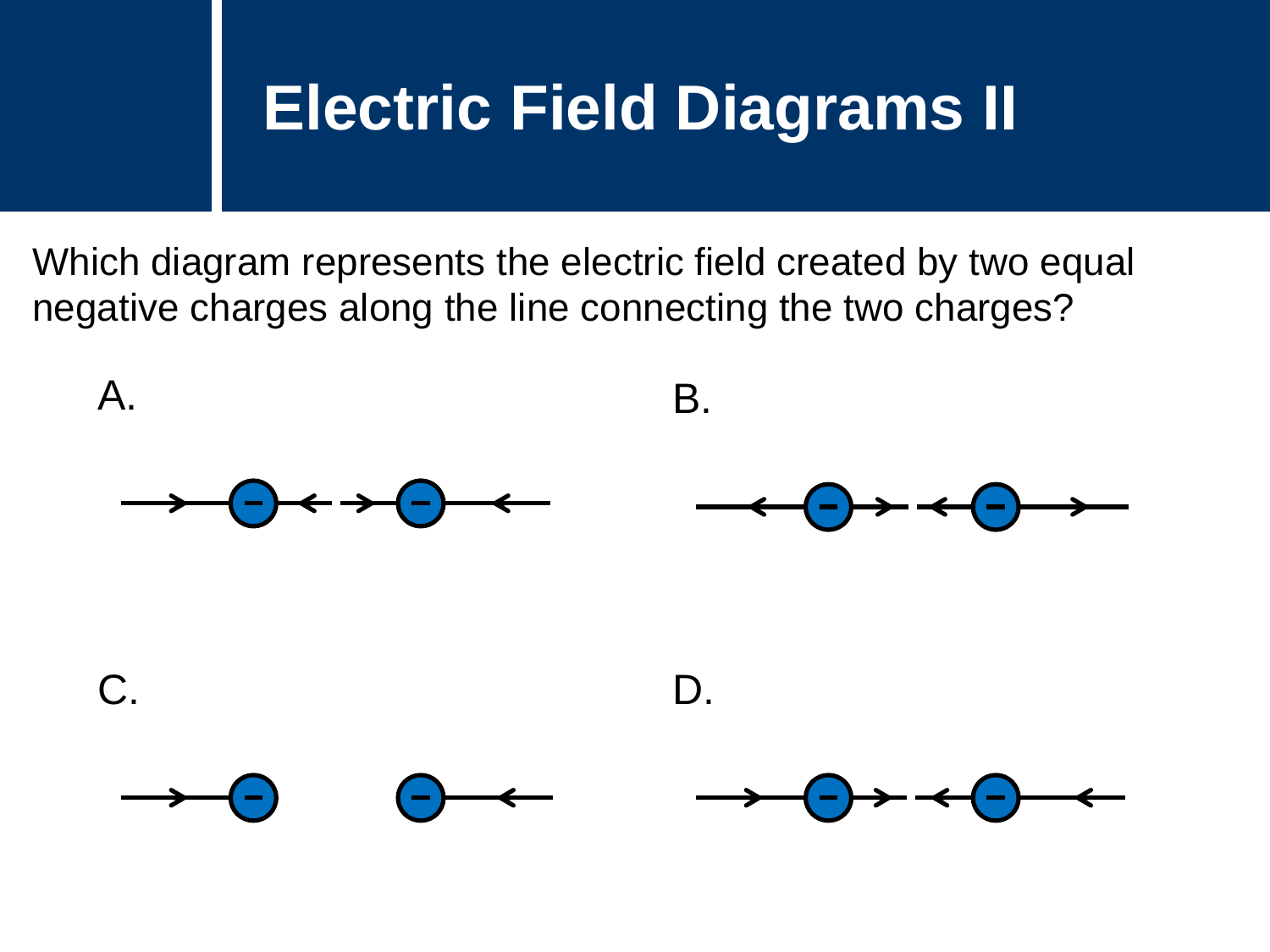#### **Answer:** A

**Justification:** When a small positive test charge is on the outsides of the two charges, it will experience an attractive force pointing towards the two negative charges. The electric field points in the direction of the force.  $\overline{\phantom{a}}$ 



Slightly off the center, a small positive test charge will experience a net electric field towards the closer negative charge. This is because the distance  $r_2$  is smaller than  $r_1$ : 0 1 2  $=\frac{\kappa q_2}{\kappa q_1}>$ *kq*  $\vec{E}_{net} = \frac{kq}{r}$  $\rightarrow$ 

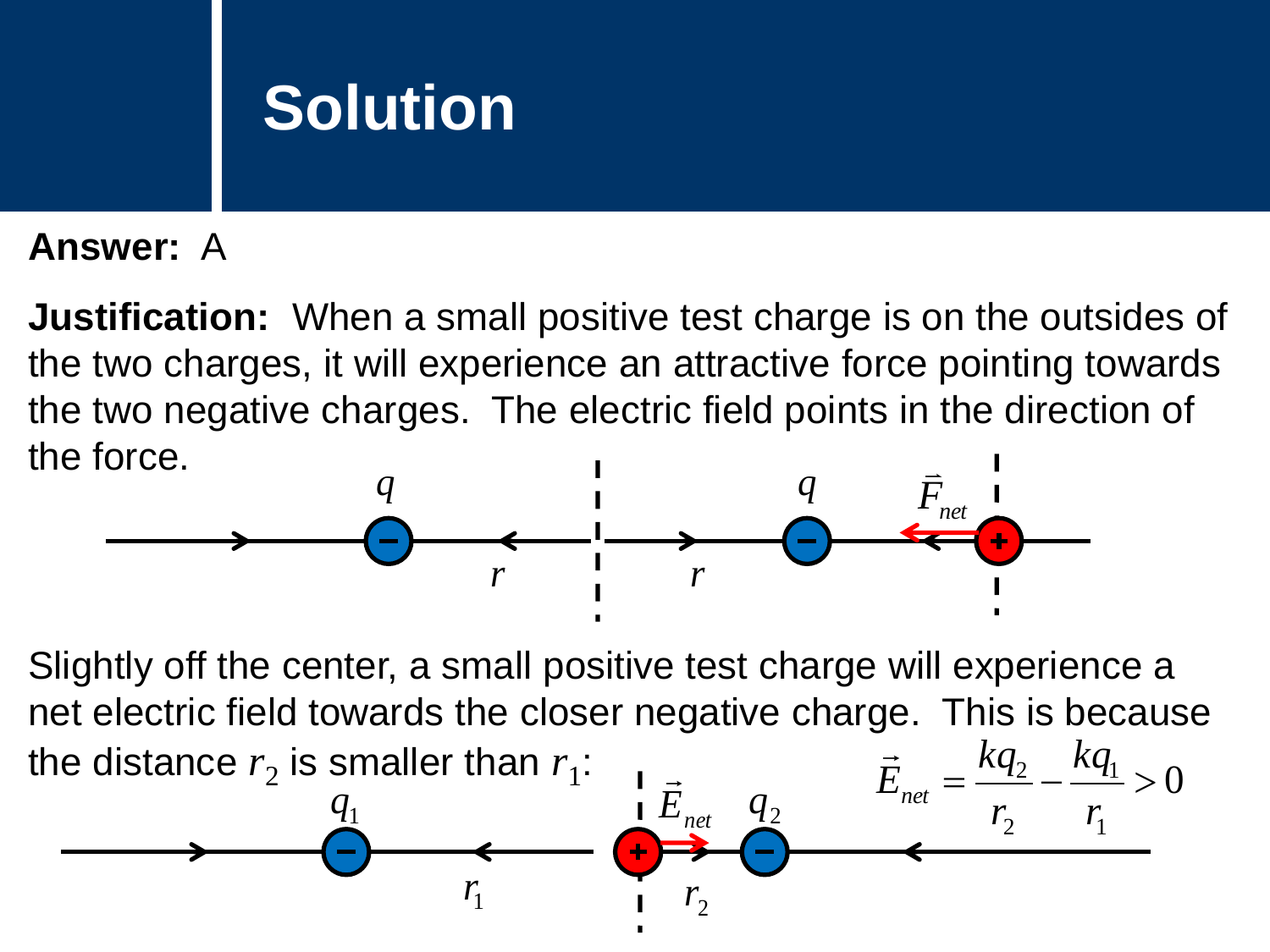### **Solution Continued**

#### **Answer:** A

**Justification:** At the midpoint of the two negative charges, there is no electric field. A charge located at this point will not experience a net force.



Electric field lines should point towards the closest negative charge. This is the charge that a positive test charge will be attracted towards.

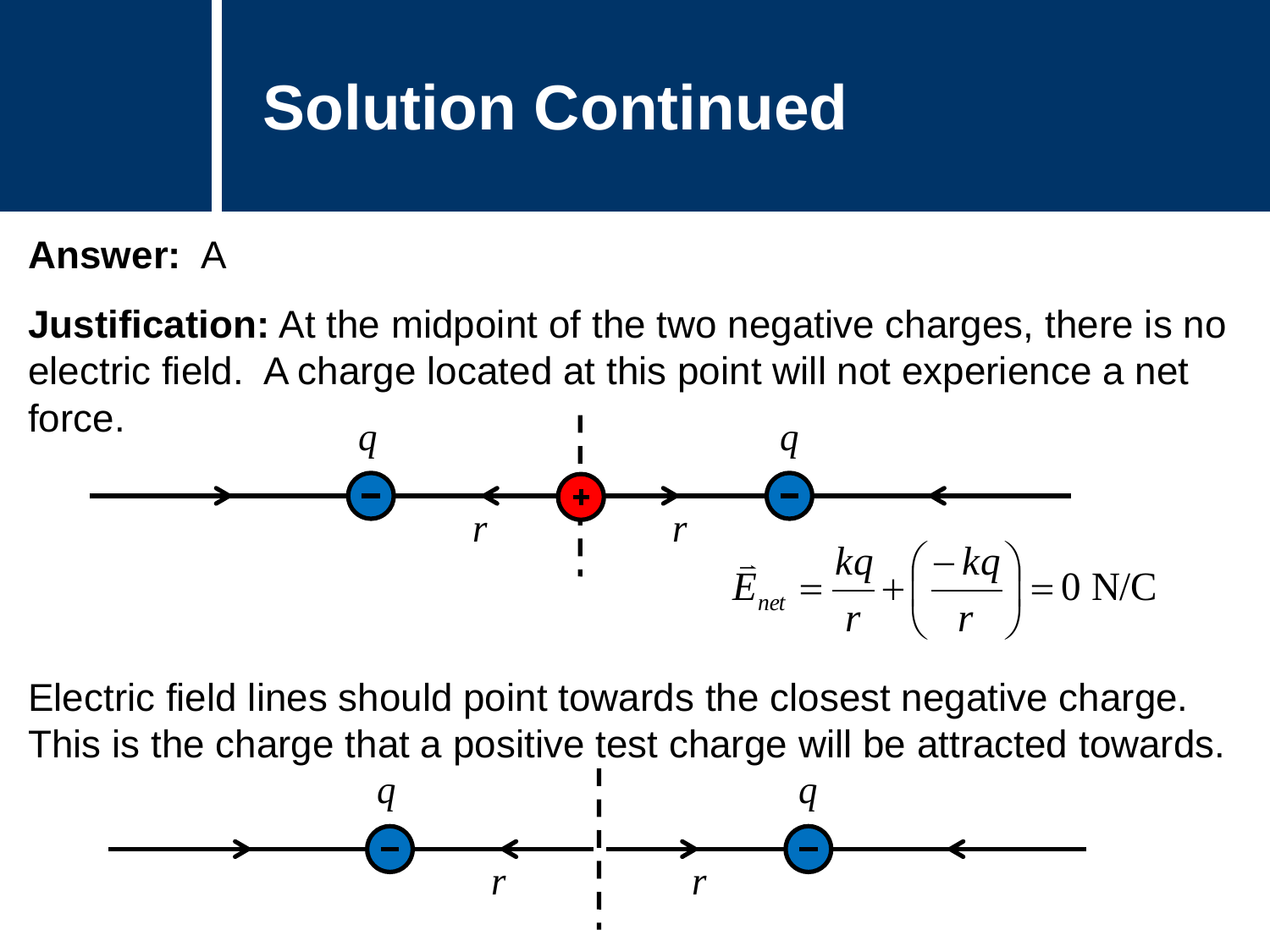### **Electric Field Diagrams III**

What is the direction of the electric field at the point P? A.



(Electric field lines of a positive

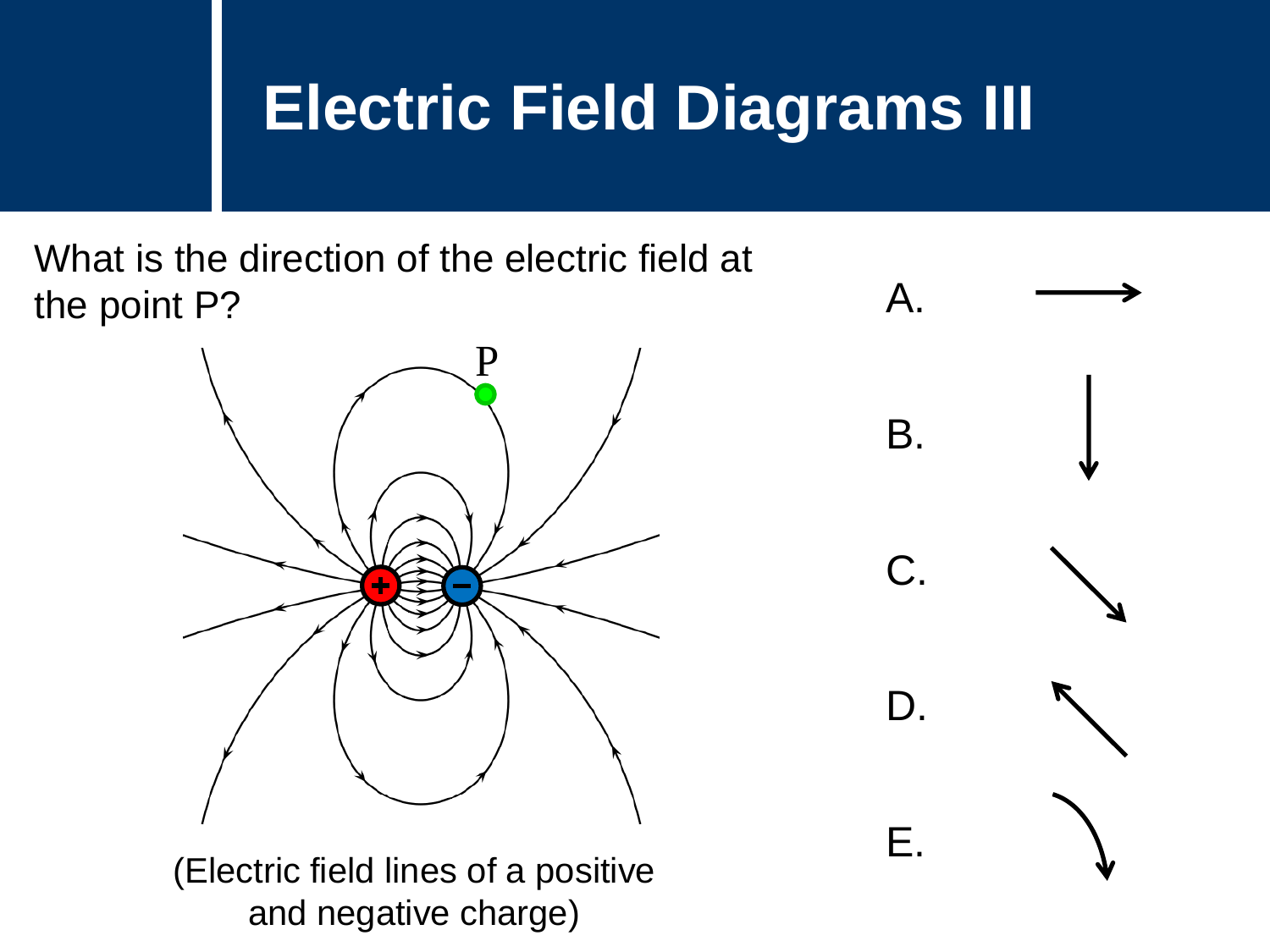**Answer:** C

**Justification:** The electric field is tangent to the electric field line at the point P.

The electric field is a vector, and cannot be a curved line. Only electric field lines are curved. This eliminates answer E.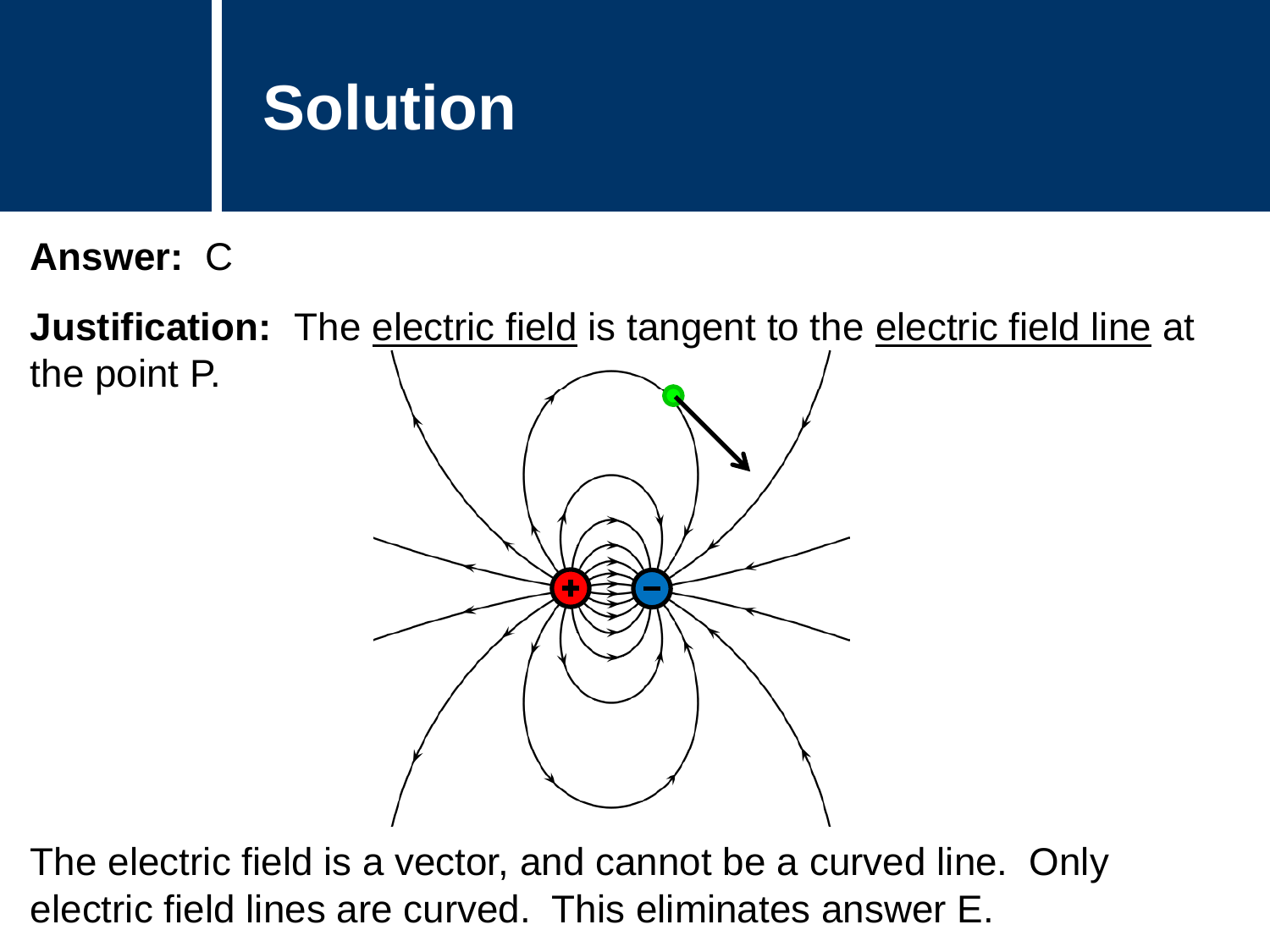## **Electric Field Diagrams IV**

The electric field lines of four charges are shown to the right.

What are the signs of the four charges?



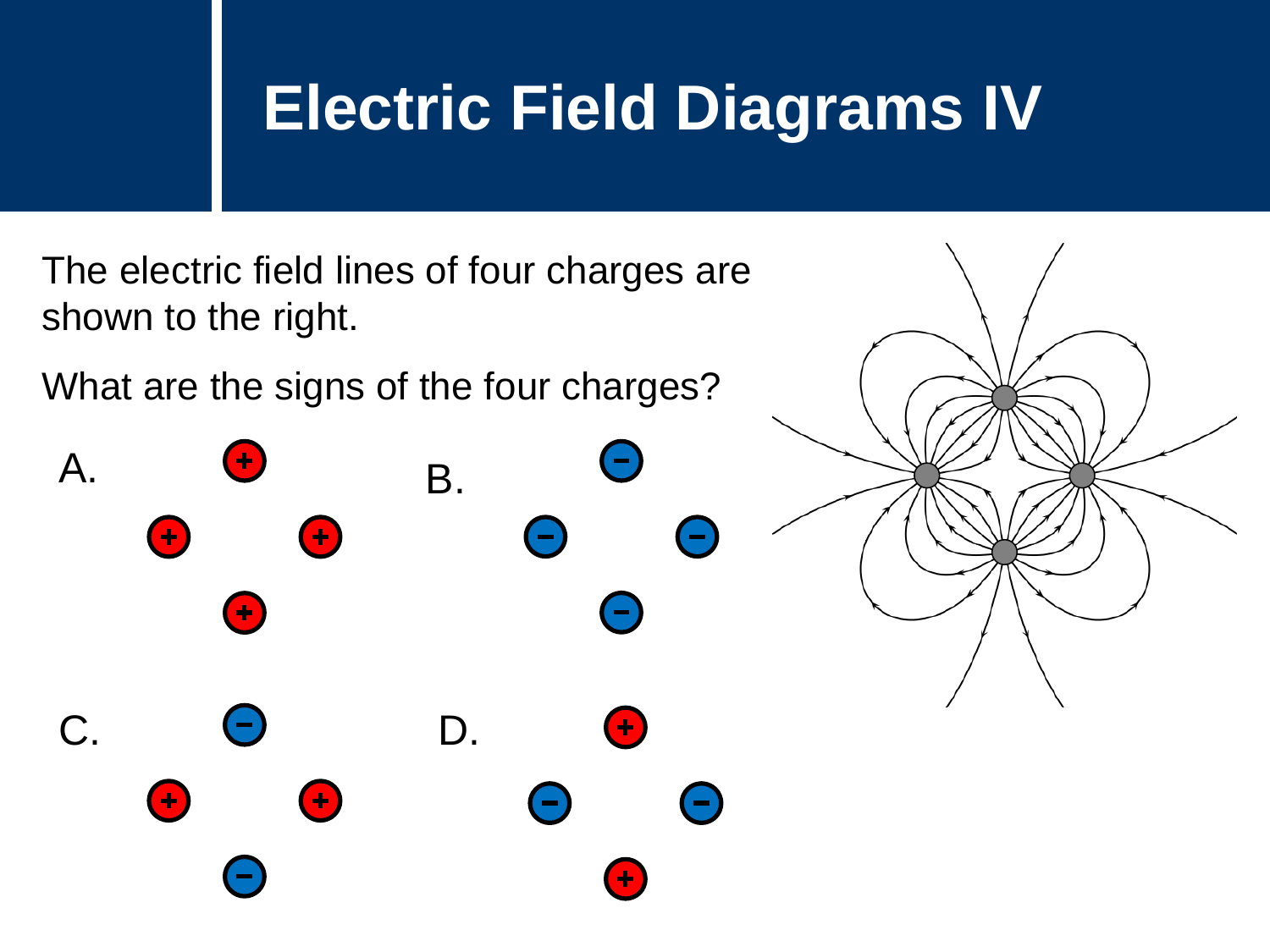#### **Answer:** D

**Justification:** Recall that we used a positive test charge by convention to determine the direction of electric field lines. Electric field lines flow out of positive charges and into negative charges. This is because positive charges will repel a positive test charge, while negative charges will attract them.

Note: The four charges are also equal in magnitude. We know this because they have the same number of lines flowing in or out of them.

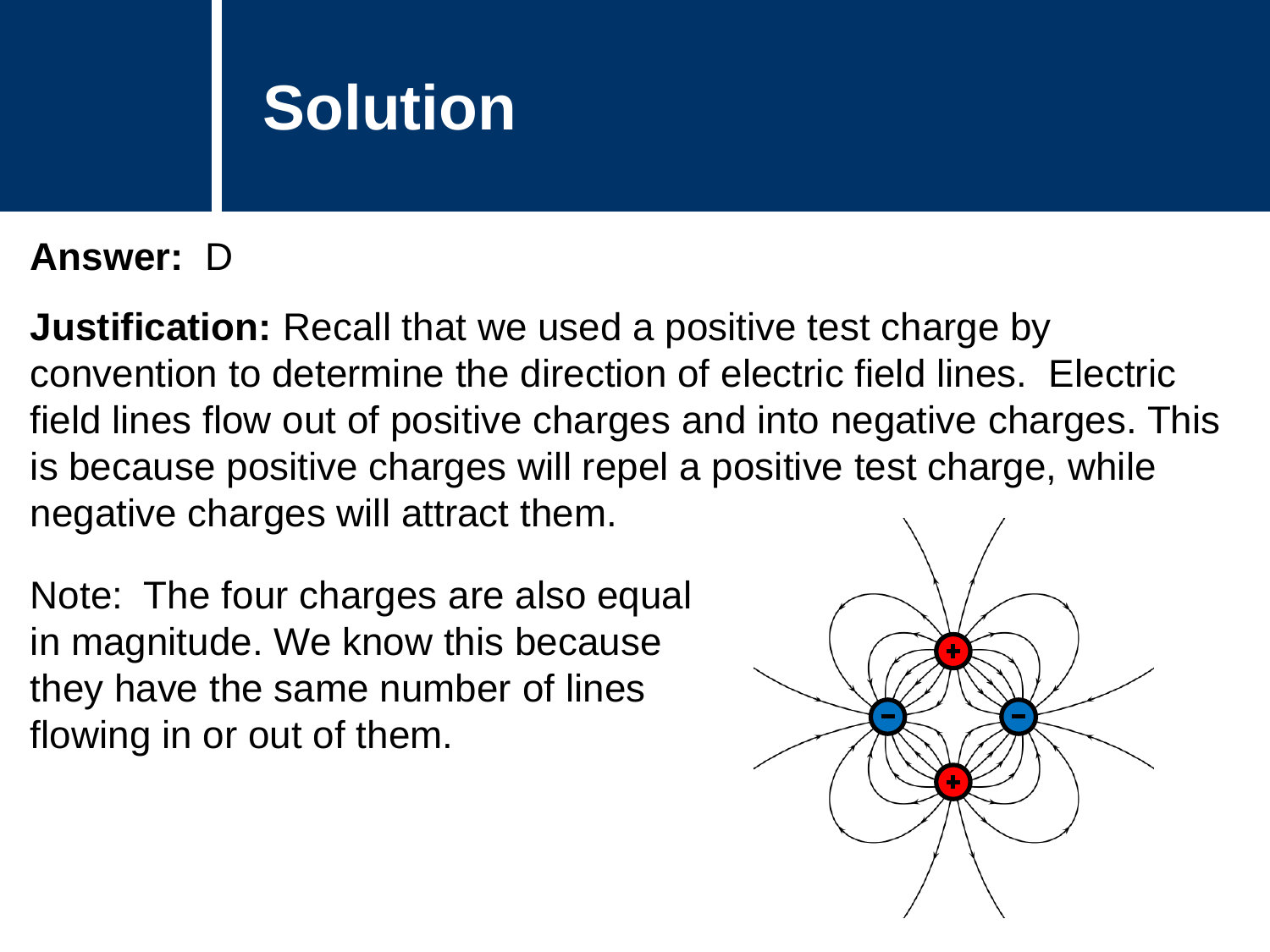## **Electric Field Diagrams V**

Which arrangements of four equal charges will generate zero net electric field at their center?

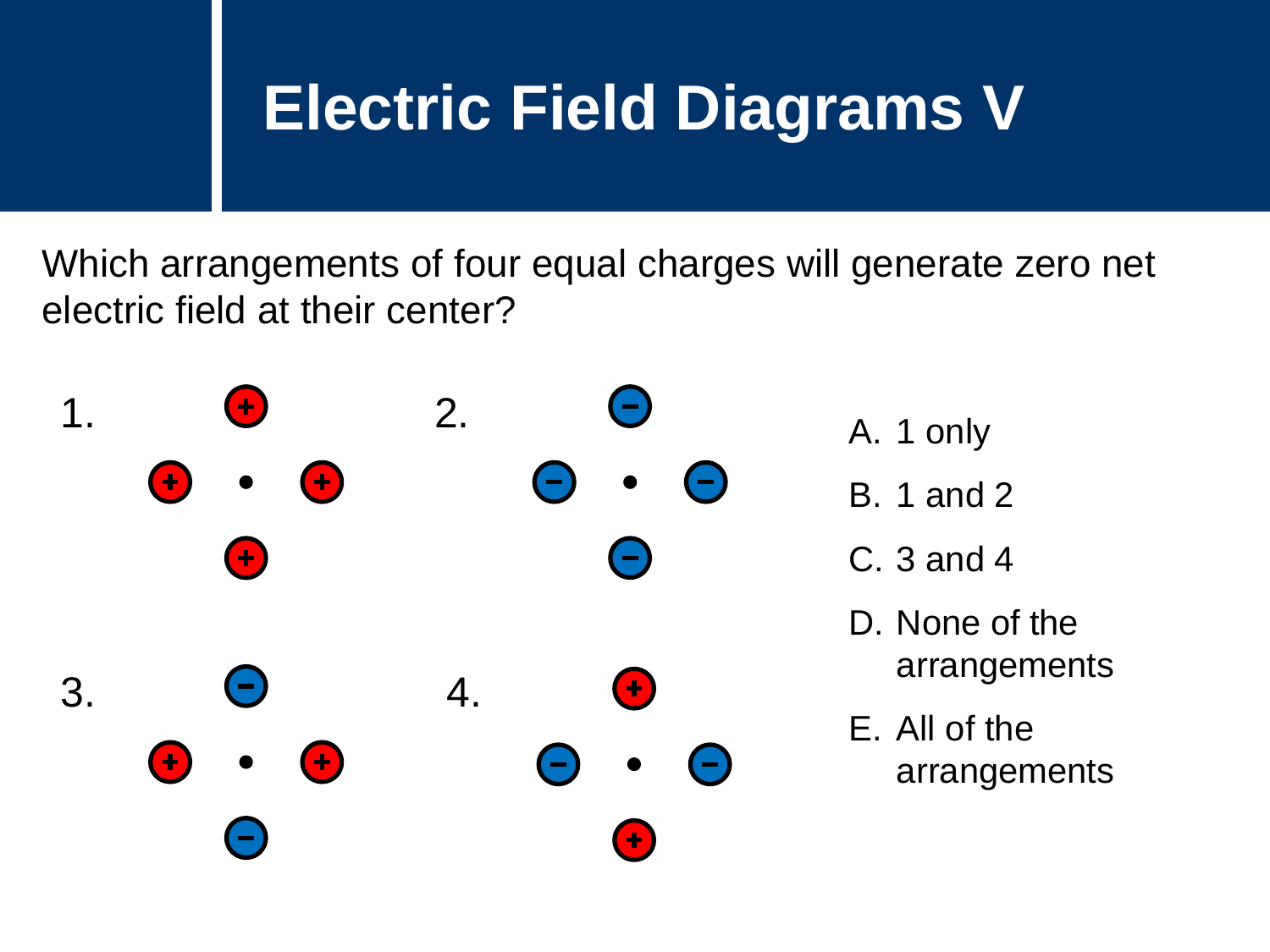### **Answer:** E

**Justification:** Determine the electric field at the midpoint caused by each charge separately. Adding the electric field vectors will give the net electric field. For example, adding the electric fields vectors from option A give:



Drawing similar diagrams for each arrangement will show that the net electric field is zero at the midpoint in each situation. The answer diagrams are shown in the next slide.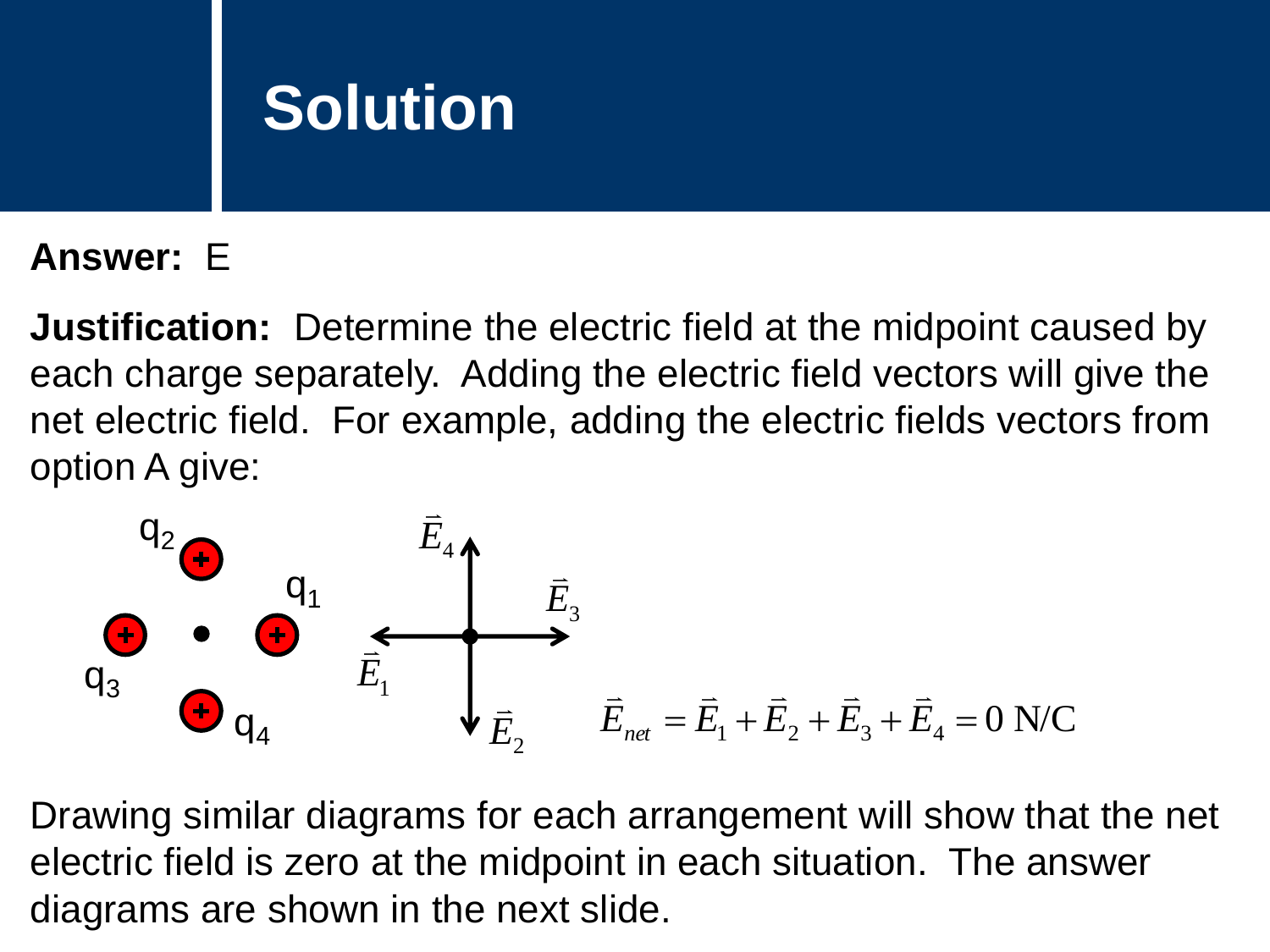### **Solution Cont'd**

- **Answer:** E
- **Justification:**

$$
\vec{E}_{net} = \vec{E}_1 + \vec{E}_2 + \vec{E}_3 + \vec{E}_4 = 0 \text{ N/C}
$$

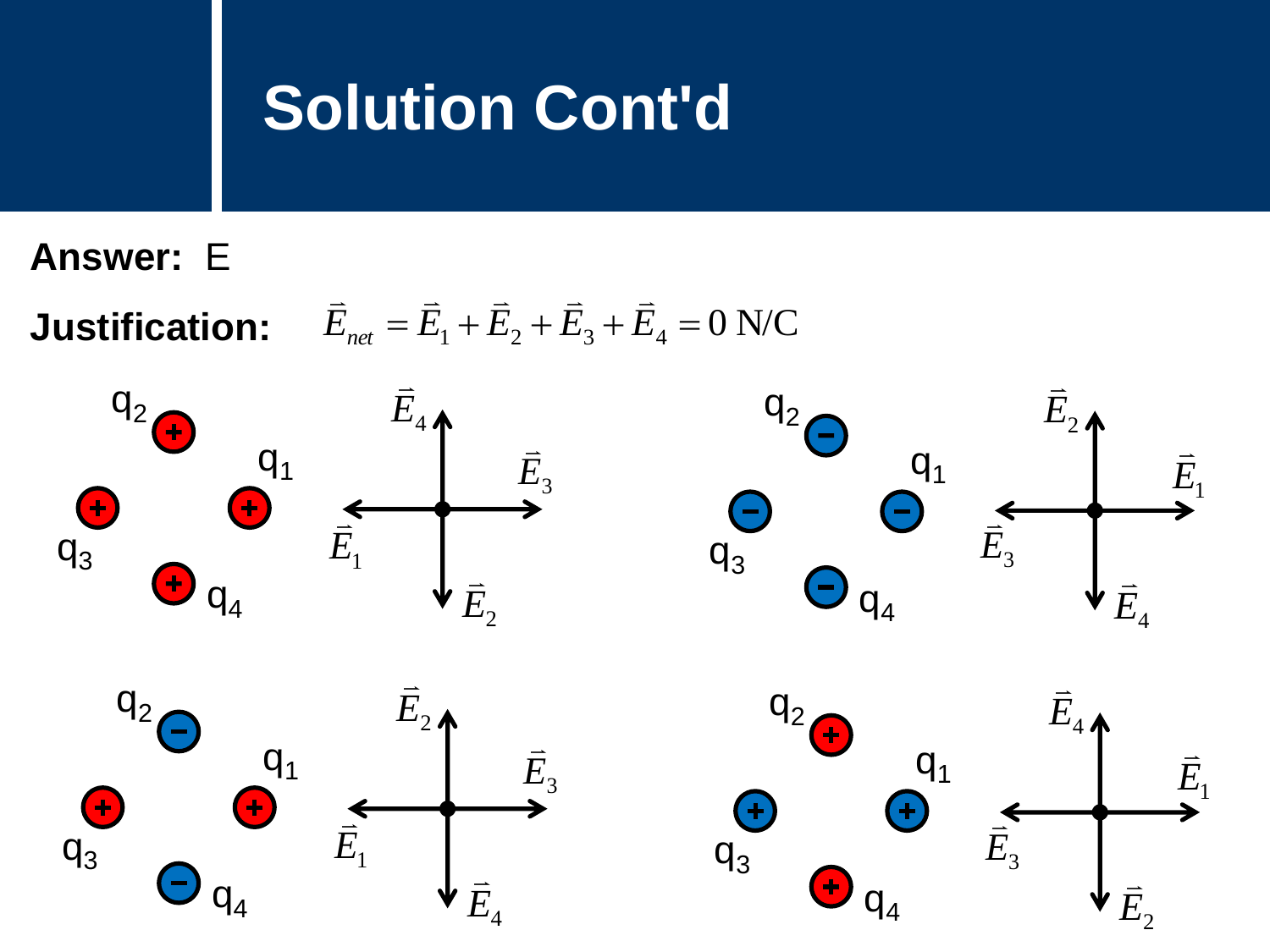## **Electric Field Diagrams VI**

A proton enters an electric field with the initial velocity shown.

Which illustrated electric field is responsible for the trajectory of the proton?

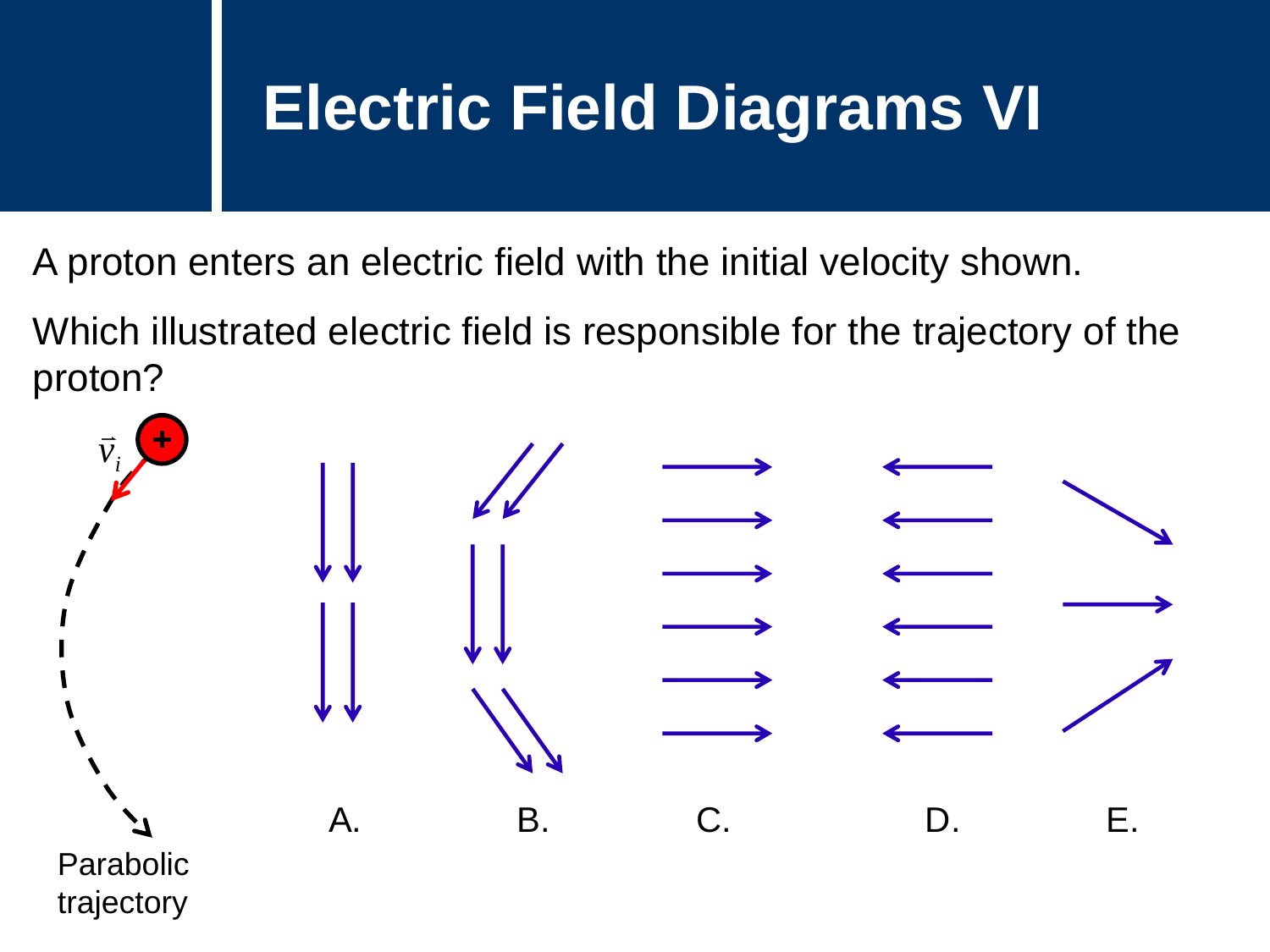#### **Answer:** C

**Justification:** Recall from projectile motion that a uniform gravitational field causes a mass with an initial horizontal component of velocity to move in a parabola (left diagram).

$$
\mathbf{E} = \begin{bmatrix} -\mathbf{I} & \mathbf{I} \\ \mathbf{I} & \mathbf{I} \\ \mathbf{I} & \mathbf{I} \end{bmatrix} \mathbf{I} - \mathbf{I} \begin{bmatrix} -\mathbf{I} & \mathbf{I} \\ \mathbf{I} & \mathbf{I} \\ \mathbf{I} & \mathbf{I} \end{bmatrix} \mathbf{B} = \frac{\mathbf{F}}{m}
$$

A proton travelling in an electric field will also experience a parabolic trajectory (right). Notice the similarity between the direction and magnitude of the gravitational and electric field, and their impact on the trajectory. *<sup>m</sup>*

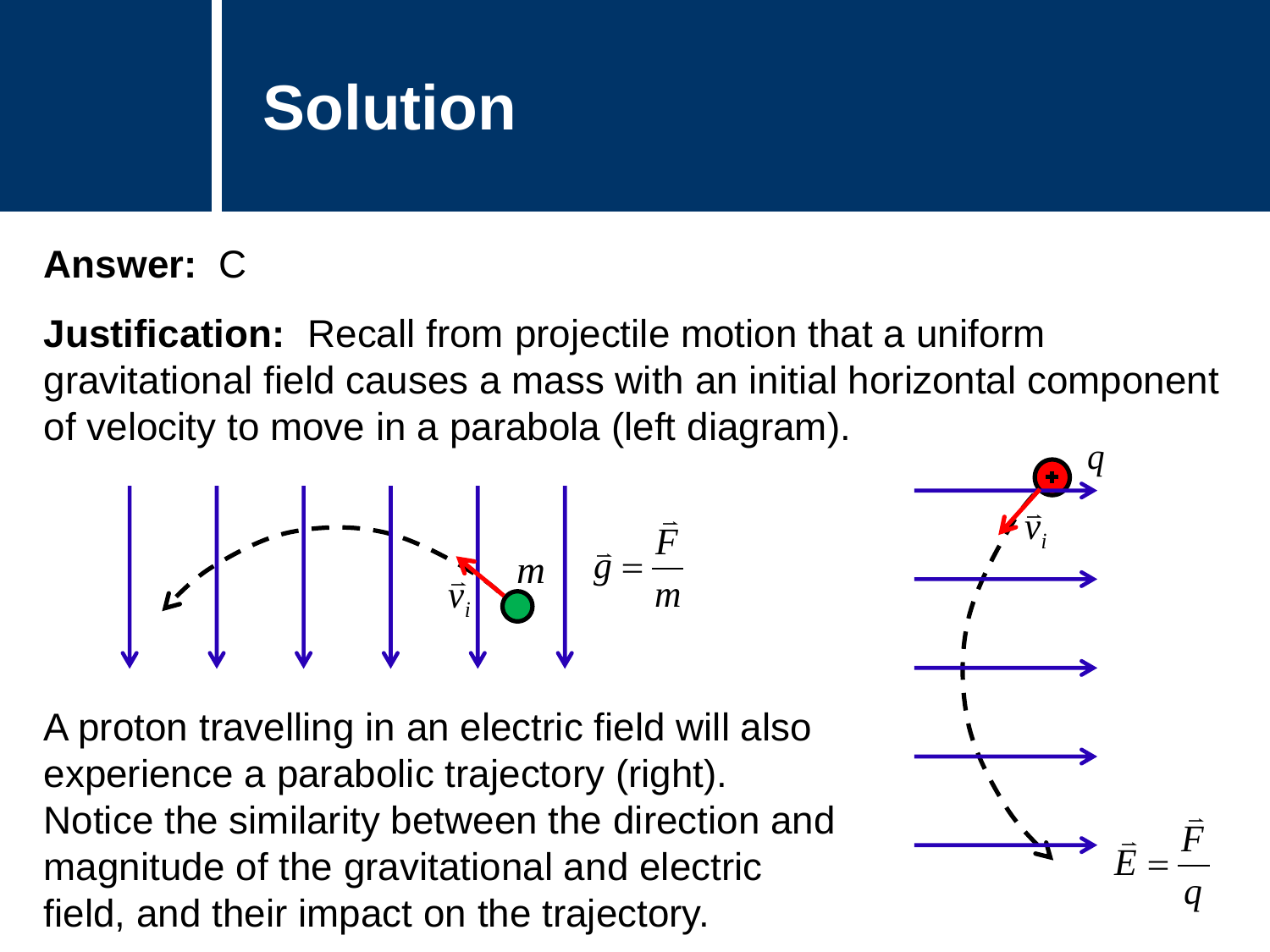### **Electric Field Diagrams VII**

The electric field between two charged parallel plates is uniform and directed as shown. An electron (with charge *e* and mass *m*) is placed at the midpoint of the two plates.

What is the acceleration of the electron?



A. 
$$
\vec{a} = \frac{eE}{m}
$$
  
\nB.  $\vec{a} = \frac{eE}{m}$   
\nC.  $\vec{a} = \frac{E}{m}$   
\nD.  $\vec{a} = \frac{E}{m}$ 

E. None of the above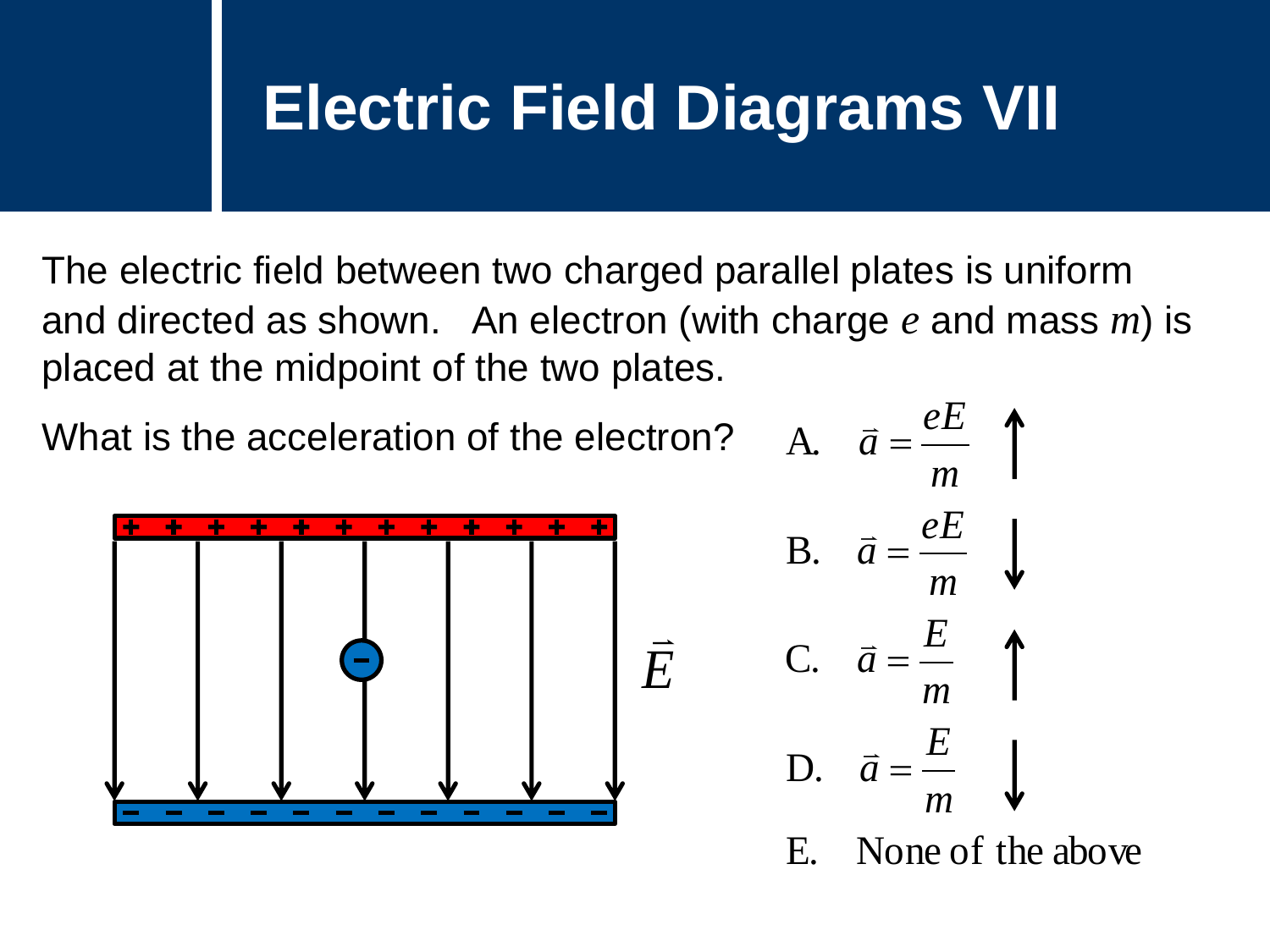#### **Answer:** A

**Justification:** The force on the negatively charged electron is in the opposite direction of the electric field lines, so the acceleration should be directed upwards.

The force experienced by the electron can be found from the electric field (the force per unit charge):

$$
E = \frac{F}{q} \implies F = qE = eE, \quad q = e
$$
  
The acceleration is therefore  $\vec{a} = \frac{\vec{F}}{r} = \frac{e\vec{E}}{r}$ 

Think: If a proton were put into the electric field instead of the electron, which direction would it accelerate? Will a proton or electron have greater acceleration?

*m*

*m*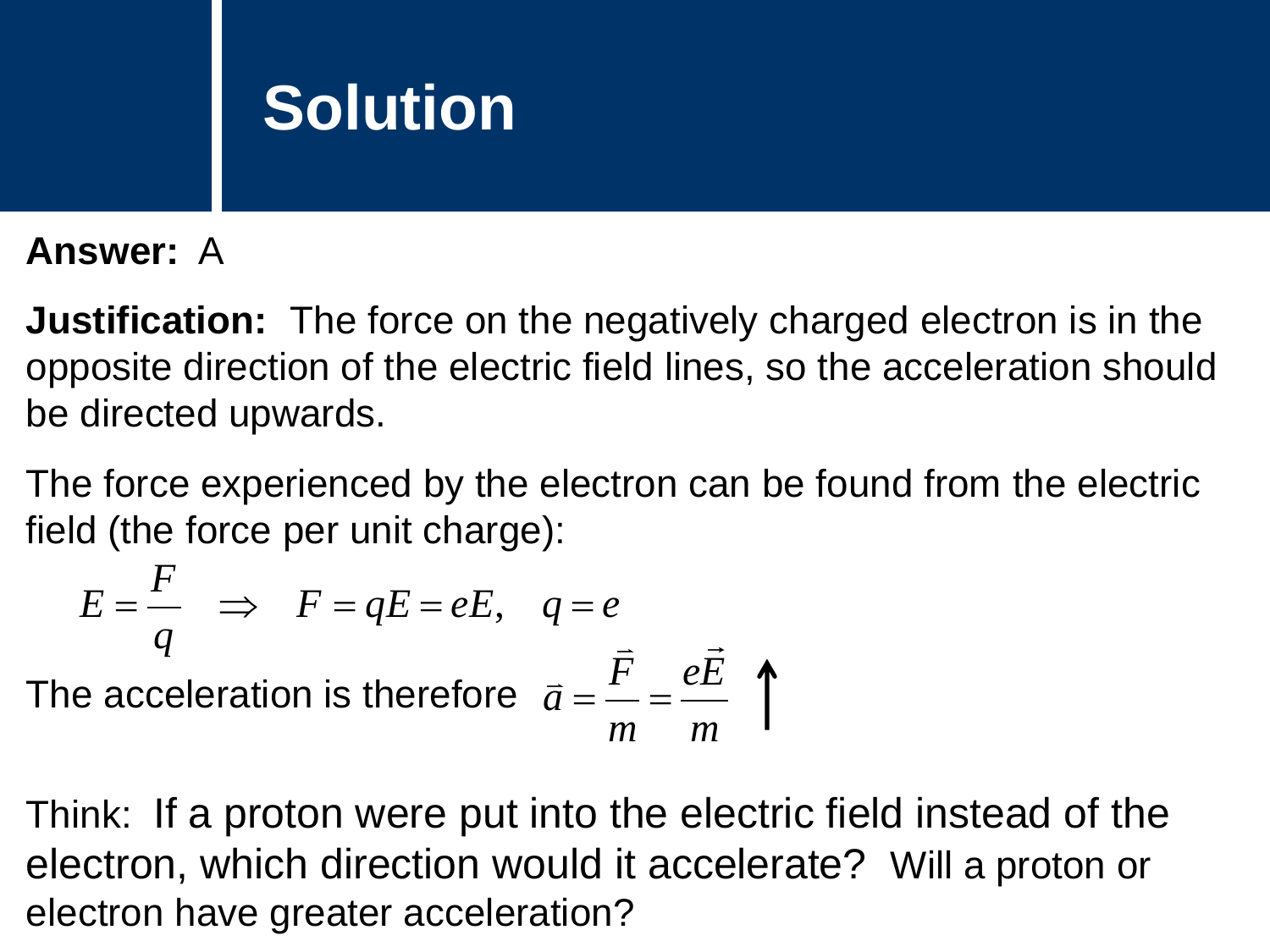## **Electric Field Diagrams VIII**

Four electrons are placed in between two charged plates. Two electrons are initially at rest (1 and 2), while two have an initial velocity  $v_0$  in the directions shown (3 and 4). Assume that the four electrons do not interact with each other.

Which electron will experienced the largest initial acceleration?



- A. Electron 1
- B. Electron 2
- C. Electron 3
- D. Electron 4
- E. All experience the same initial acceleration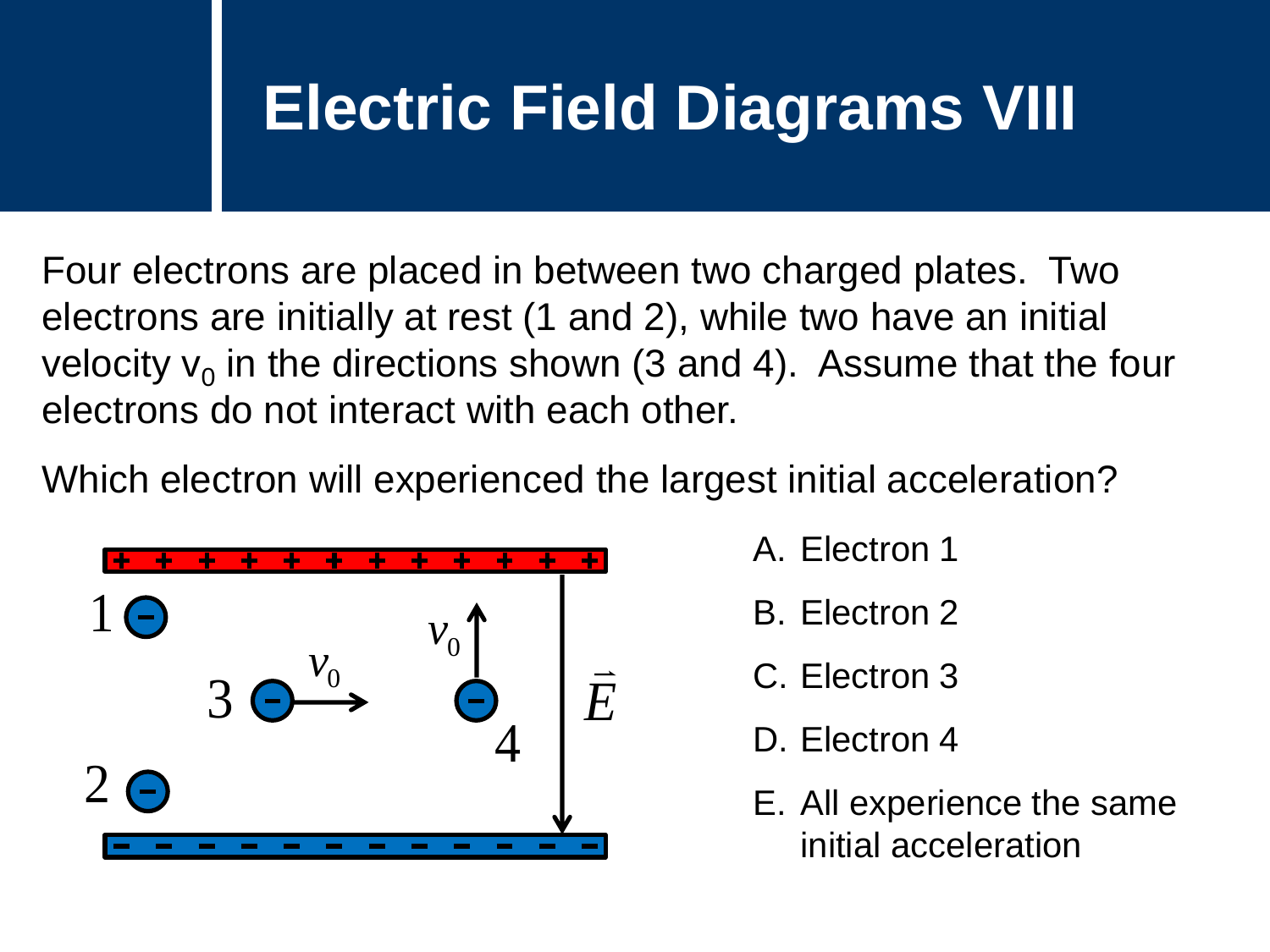### **Answer:** E

**Justification:** The acceleration (calculated in the previous question) depends only on the charge of the electron, the mass of the electron, and the electric field. Each electron in the situation has the same mass and charge. As well, the electric field is the same at all points in between the two plates, so the acceleration and force is constant.

$$
\vec{a} = \frac{e\vec{E}}{m} \quad \uparrow
$$

The position of the electron between the charged plate and the electron's initial velocity does not change the acceleration.

Think: How will different initial positions and velocities change the trajectory of the electron?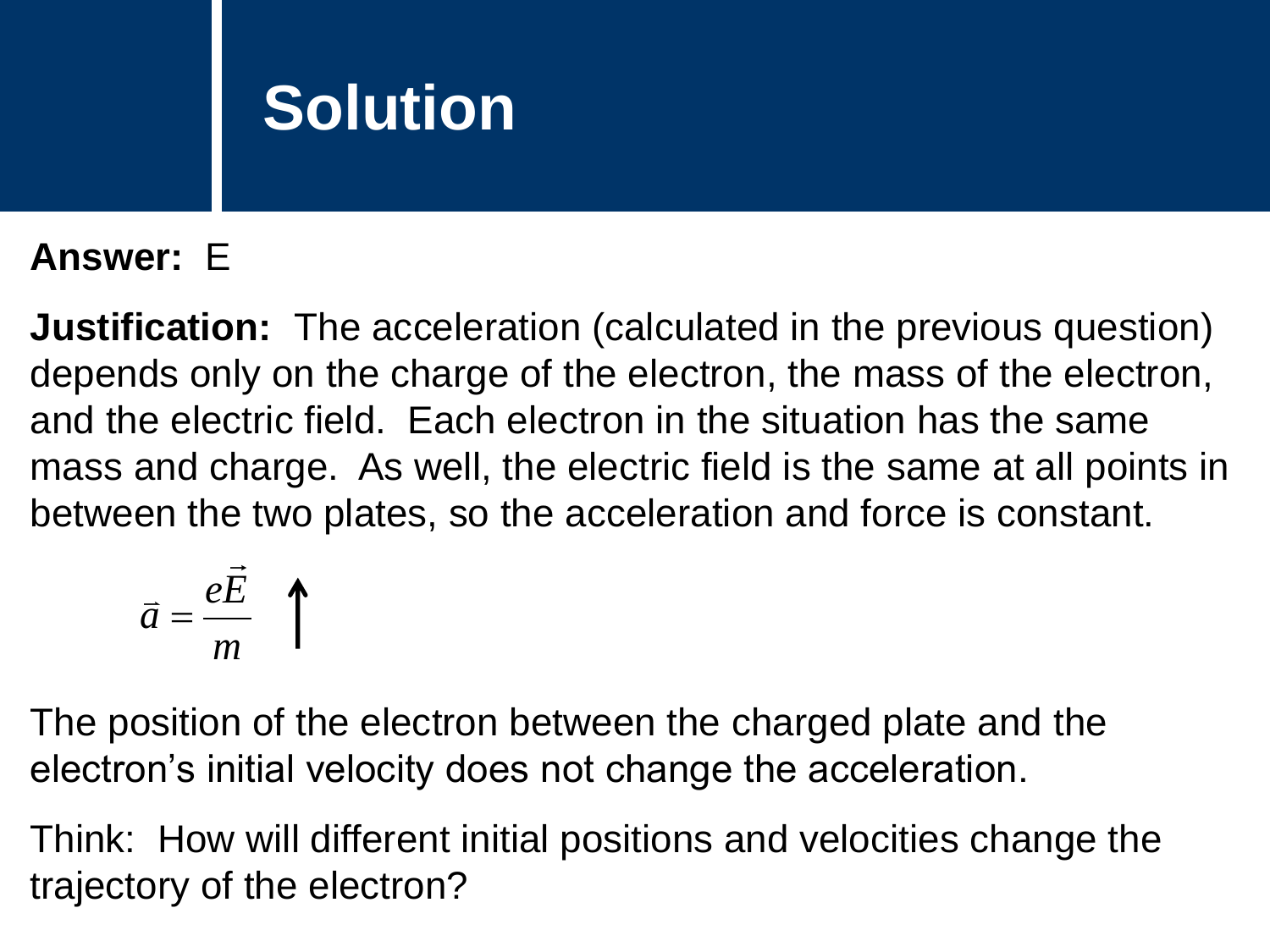### **Electric Field Diagrams IX**

If an electron is fired horizontally between the two charged plates, what is the trajectory of the electron?